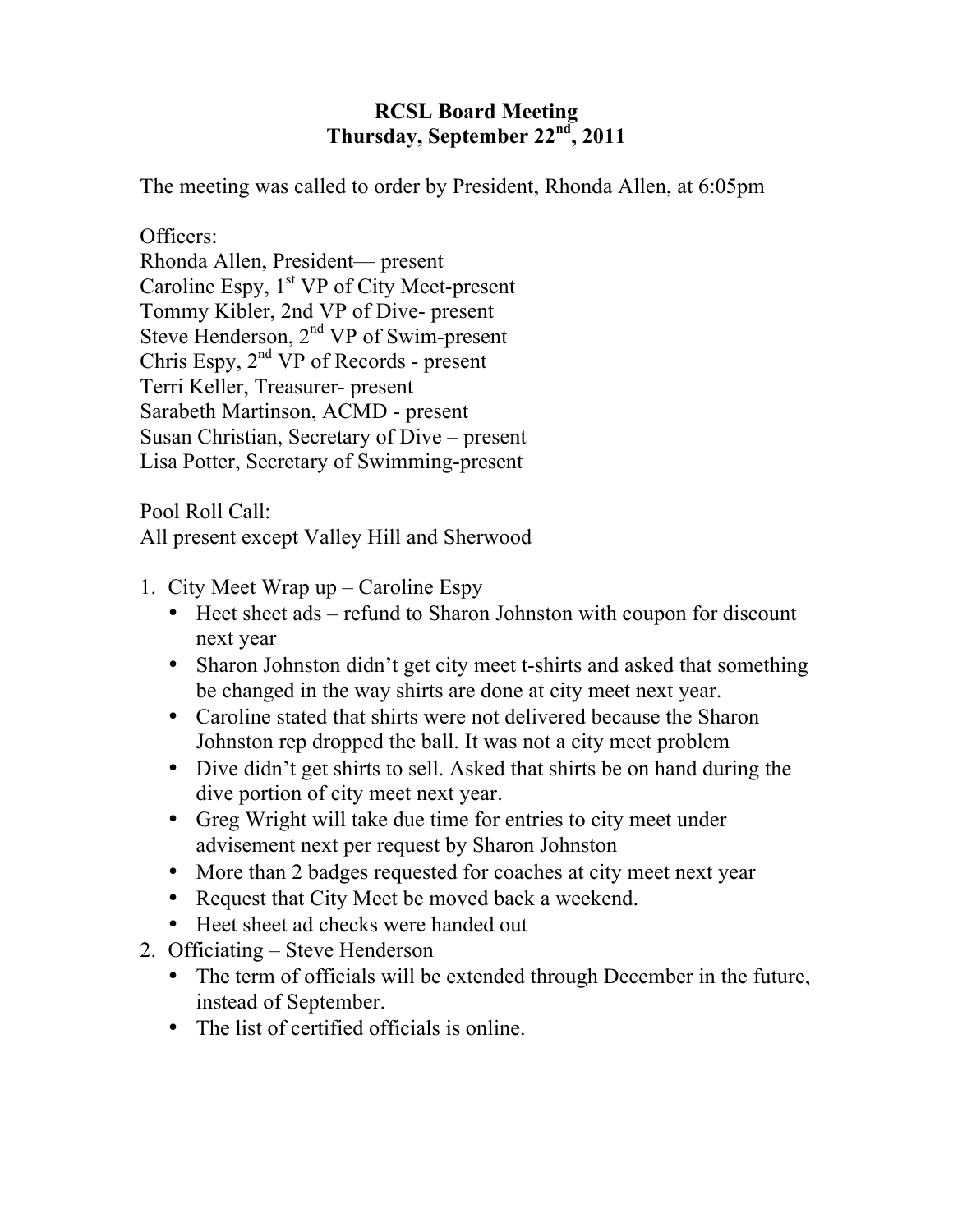- 3. Executive Board Officer Elections Lisa Potter
	- Slate of Officer for 2011-2012 are: President: Lisa Potter 1st VP (City Meet): Jenny Barrett Asst. 1<sup>st</sup> VP (ACMD): Sarabeth Martinson 2<sup>nd</sup> VP (Swim): Steve Henderson 2<sup>nd</sup> VP (Dive): Tommy Kibler 2<sup>nd</sup> VP (Records): Greg Wright Secretary (Swim): Terri Keller Secretary (Dive): Susan Christian Treasurer: Bob Crook
	- Asked for any nominations from the floor. Non forthcoming.
	- Motion to accept this slate as officers for the 2011-2012 year by Monte Sano. Seconded.
	- Passed by unanimous vote.
- 4. Proposal presented by Sharon Johnston to only allow Huntsville/Madison County residents to swim in the RCSL. Each pool was given the opportunity to speak to this proposal:
	- Byrd Springs questioned the Huntsville City limits extending into Limestone County and how those residents would be affected
	- Whitesburg questioned how the RCSL would regulate/validate residency for all member pools. Also stated that if this league is for the kids and promotion of swimming, why this proposal is needed
	- Sherwood stated that they are struggling for members and would not tell members they could not swim. Stated they believe that once the pools were opened to the public, the pools lost the ability to say who can/cannot swim
	- YMCA rep stated that he spent summers with his grandmother and swam summer league with her and under this proposed change that would have made him ineligible. He would not be involved in swimming today if not for those opportunities as a child.
	- Sharon Johnston stated that they could recruit from Tennessee but they don't because they don't think it's fair or right.
	- Piedmont stated that their members had very negative remarks for the proposal. They read some of their pool members responses to the proposal. Stated that if the pool doesn't restrict membership, they why should the league.
	- Caroline Espy clarified that the By-Laws state that the member pools must be in Huntsville/Madison County